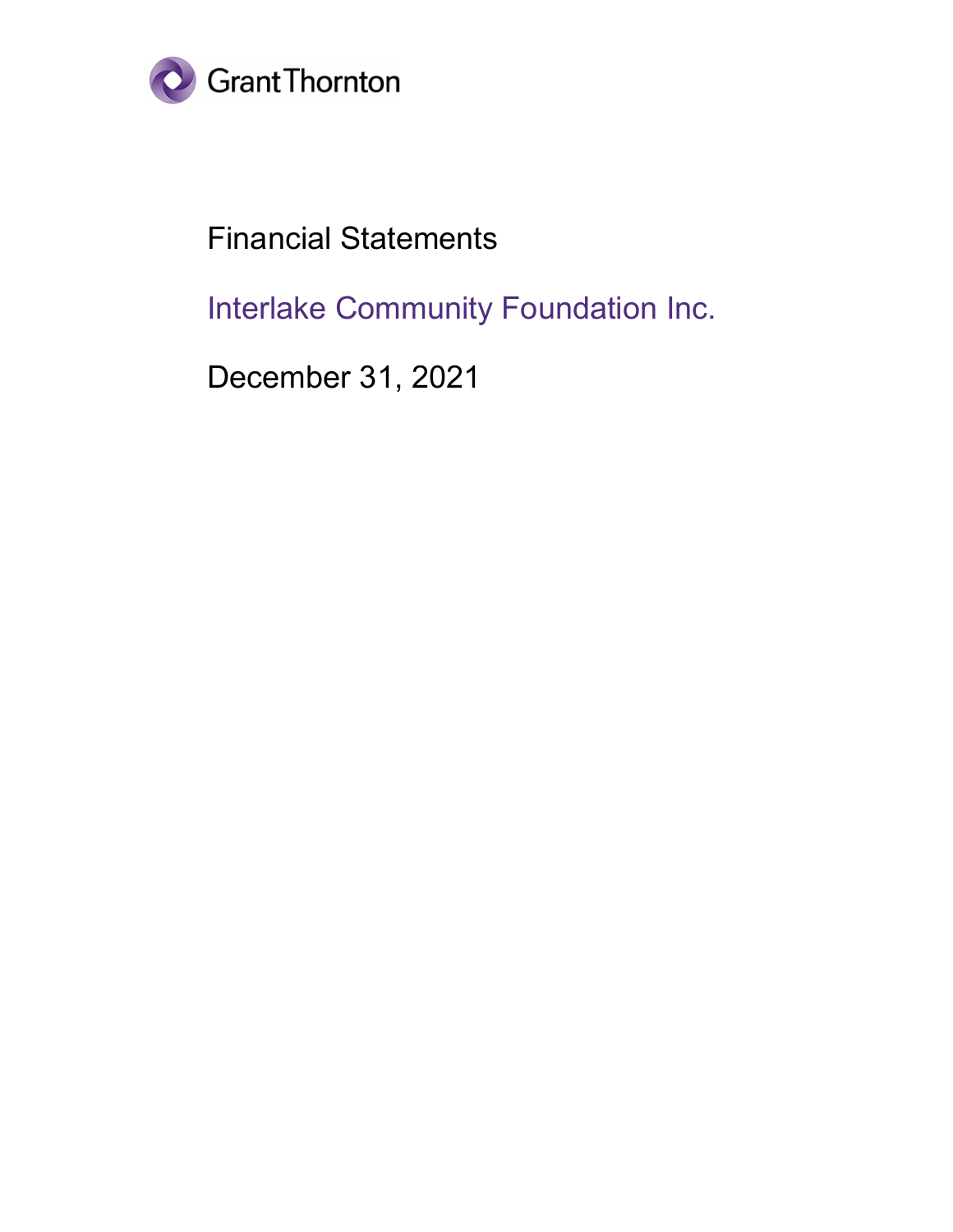# **Contents**

| . .<br>v<br>×<br>۰.<br>v<br>۰. |
|--------------------------------|
|--------------------------------|

| Independent Auditor's Report           | $1 - 2$ |
|----------------------------------------|---------|
| Statement of Revenues and Expenditures | 3       |
| Statement of Changes in Net Assets     | 4       |
| Statement of Financial Position        | 5       |
| <b>Statement of Cash Flows</b>         | 6       |
| Notes to the Financial Statements      | 7 - 12  |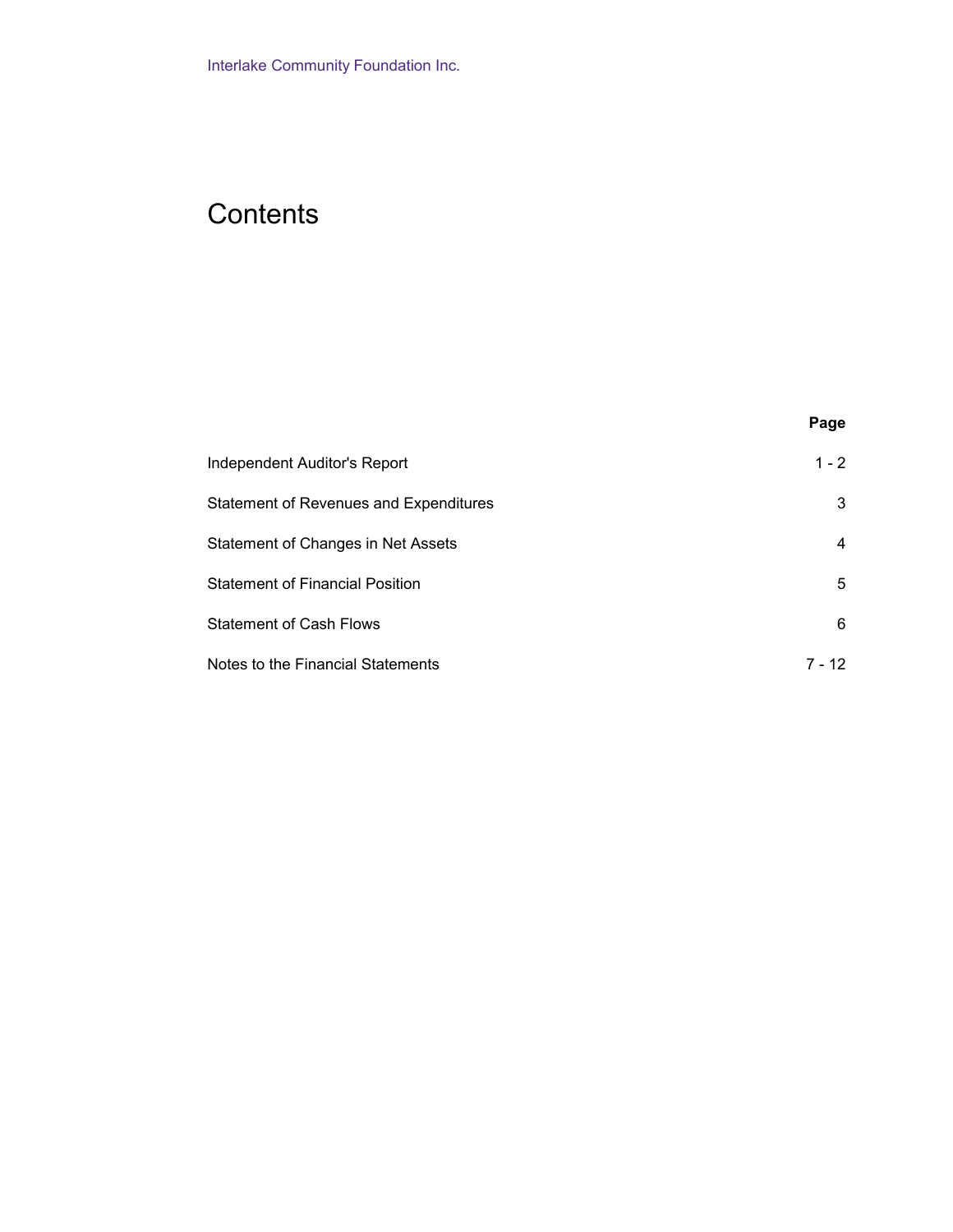

# Independent Auditor's Report

**Grant Thornton LLP** 94 Commerce Drive Winnipeg, MB R3P 0Z3

T +1 204 944 0100 F +1 204 957 5442 www.GrantThornton.ca

To the Members of Interlake Community Foundation Inc.

#### **Opinion**

We have audited the financial statements of Interlake Community Foundation Inc., which comprise the statement of financial position as at December 31, 2021, and the statements of revenues and expenditures , changes in net assets, and cash flows for the year then ended, and notes to the financial statements, including a summary of significant accounting policies.

In our opinion, the accompanying financial statements present fairly, in all material respects, the financial position of the organization as at December 31, 2021, and the results of its operations and its cash flows for the year then ended in accordance with Canadian accounting standards for not-forprofit organizations.

#### **Basis for opinion**

We conducted our audit in accordance with Canadian generally accepted auditing standards. Our responsibilities under those standards are further described in the Auditor's responsibilities for the audit of the financial statements section of our report. We are independent of the organization in accordance with the ethical requirements that are relevant to our audit of the financial statements in Canada, and we have fulfilled our other ethical responsibilities in accordance with these requirements. We believe that the audit evidence we have obtained is sufficient and appropriate to provide a basis for our opinion.

#### **Responsibilities of management and those charged with governance for the financial statements**

Management is responsible for the preparation and fair presentation of the financial statements in accordance with Canadian accounting standards for not-for-profit organizations, and for such internal control as management determines is necessary to enable the preparation of financial statements that are free from material misstatement, whether due to fraud or error.

In preparing the financial statements, management is responsible for assessing the organization's ability to continue as a going concern, disclosing, as applicable, matters related to going concern and using the going concern basis of accounting unless management either intends to liquidate the organization or to cease operations, or has no realistic alternative but to do so.

Those charged with governance are responsible for overseeing the organization's financial reporting process.

> Audit | Tax | Advisory © Grant Thornton LLP. A Canadian Member of Grant Thornton International Ltd 1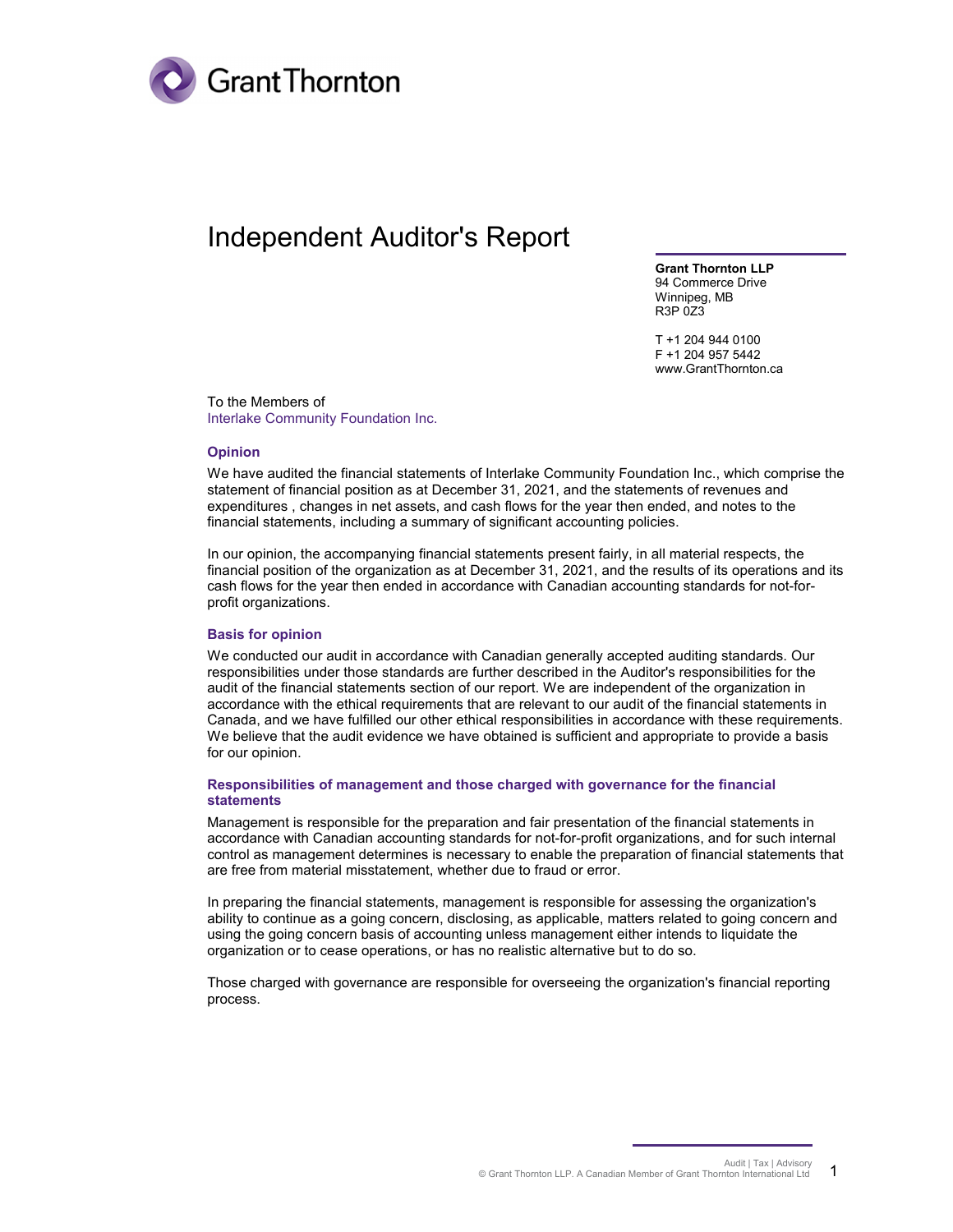# Independent Auditor's Report (continued)

#### **Auditor's responsibilities for the audit of the financial statements**

Our objectives are to obtain reasonable assurance about whether the financial statements as a whole are free from material misstatement, whether due to fraud or error, and to issue an auditor's report that includes our opinion. Reasonable assurance is a high level of assurance, but is not a guarantee that an audit conducted in accordance with Canadian generally accepted auditing standards will always detect a material misstatement when it exists. Misstatements can arise from fraud or error and are considered material if, individually or in the aggregate, they could reasonably be expected to influence the economic decisions of users taken on the basis of these financial statements. As part of an audit in accordance with Canadian generally accepted auditing standards, we exercise professional judgment and maintain professional skepticism throughout the audit. We also:

- Identify and assess the risks of material misstatement of the financial statements, whether due to fraud or error, design and perform audit procedures responsive to those risks, and obtain audit evidence that is sufficient and appropriate to provide a basis for our opinion. The risk of not detecting a material misstatement resulting from fraud is higher than for one resulting from error, as fraud may involve collusion, forgery, intentional omissions, misrepresentations, or the override of internal control.
- Obtain an understanding of internal control relevant to the audit in order to design audit procedures that are appropriate in the circumstances, but not for the purpose of expressing an opinion on the effectiveness of the organization's internal control.
- Evaluate the appropriateness of accounting policies used and the reasonableness of accounting estimates and related disclosures made by management.
- Conclude on the appropriateness of management's use of the going concern basis of accounting and, based on the audit evidence obtained, whether a material uncertainty exists related to events or conditions that may cast significant doubt on the organization's ability to continue as a going concern. If we conclude that a material uncertainty exists, we are required to draw attention in our auditor's report to the related disclosures in the financial statements or, if such disclosures are inadequate, to modify our opinion. Our conclusions are based on the audit evidence obtained up to the date of our auditor's report. However, future events or conditions may cause the organization to cease to continue as a going concern.
- Evaluate the overall presentation, structure and content of the financial statements, including the disclosures, and whether the financial statements represent the underlying transactions and events in a manner that achieves fair presentation.

We communicate with those charged with governance regarding, among other matters, the planned scope and timing of the audit and significant audit findings, including any significant deficiencies in internal control that we identify during our audit.

Winnipeg, Canada

Grant Thouton LLP

April 25, 2022 Chartered Professional Accountants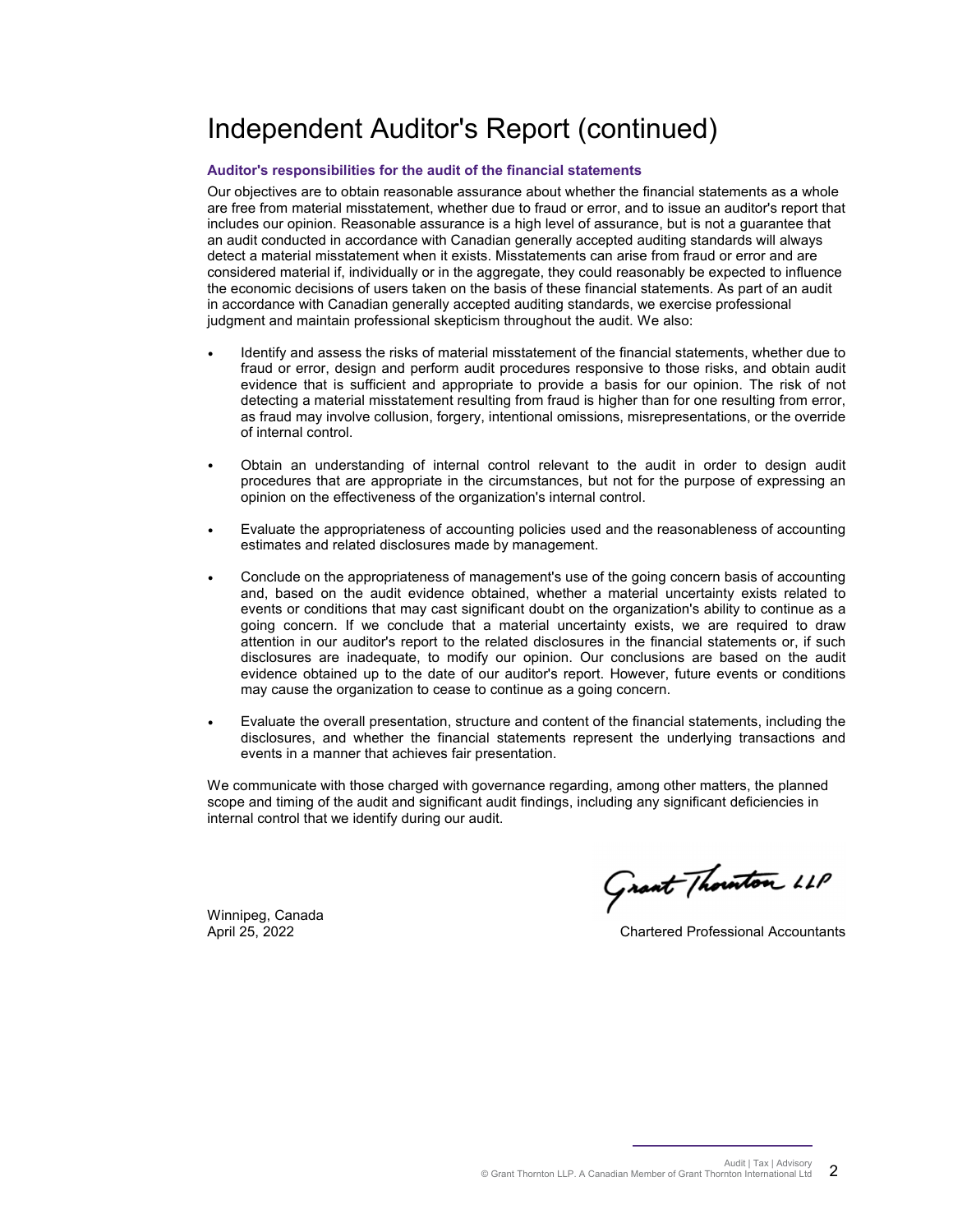| Interlake Community Foundation Inc.                                     |               |                 |
|-------------------------------------------------------------------------|---------------|-----------------|
| <b>Statement of Revenues and Expenditures</b><br>Year ended December 31 | 2021          | 2020            |
| Revenues                                                                |               |                 |
| Investment income                                                       | \$<br>812,688 | \$<br>338,553   |
| Donations                                                               | 69,165        | 82,189          |
| Fundraising - golf tournament revenue                                   | 27,585        |                 |
| Other supporting grants                                                 | 24,052        | 22,909          |
| Prior year donations not disbursed                                      |               | 1,000           |
| <b>Town of Stonewall</b>                                                | 4,000         | 2,500           |
| Town of Teulon                                                          | 5,000         | 5,000           |
| R.M. of Rockwood                                                        | 1,000         |                 |
| R.M. of Rosser                                                          | 5,500         | 5,500           |
| R.M. of Woodlands                                                       | 5,000         | 5,000           |
| Unrealized gain on marketable securities                                | 264,960       |                 |
|                                                                         |               | 1,161,613       |
|                                                                         |               |                 |
|                                                                         | 1,218,950     | 1,624,264       |
| Expenditures                                                            |               |                 |
| Advertising                                                             | 5,765         | 2,989           |
| Amortization                                                            | 52            | 102             |
| Fundraising - golf tournament expenses                                  | 20,179        |                 |
| Grants disbursed                                                        | 408,796       | 125,417         |
| Interest and bank charges                                               | 209           | 190             |
| Liability insurance                                                     | 1,951         | 1,281           |
| Memberships                                                             | 500           | 450             |
| Office                                                                  | 7,120         | 3,684           |
| <b>Professional fees</b>                                                | 16,206        | 10,950          |
|                                                                         |               |                 |
| Telephone                                                               | 1,218<br>118  | 1,312           |
| Training<br>Travel                                                      | 757           |                 |
|                                                                         |               | 58              |
| Wages<br>Website                                                        | 34,939        | 28,165          |
|                                                                         | 540           | 380             |
|                                                                         | 498,350       | 174,978         |
| Excess of revenues over expenditures                                    | \$<br>720,600 | \$<br>1,449,286 |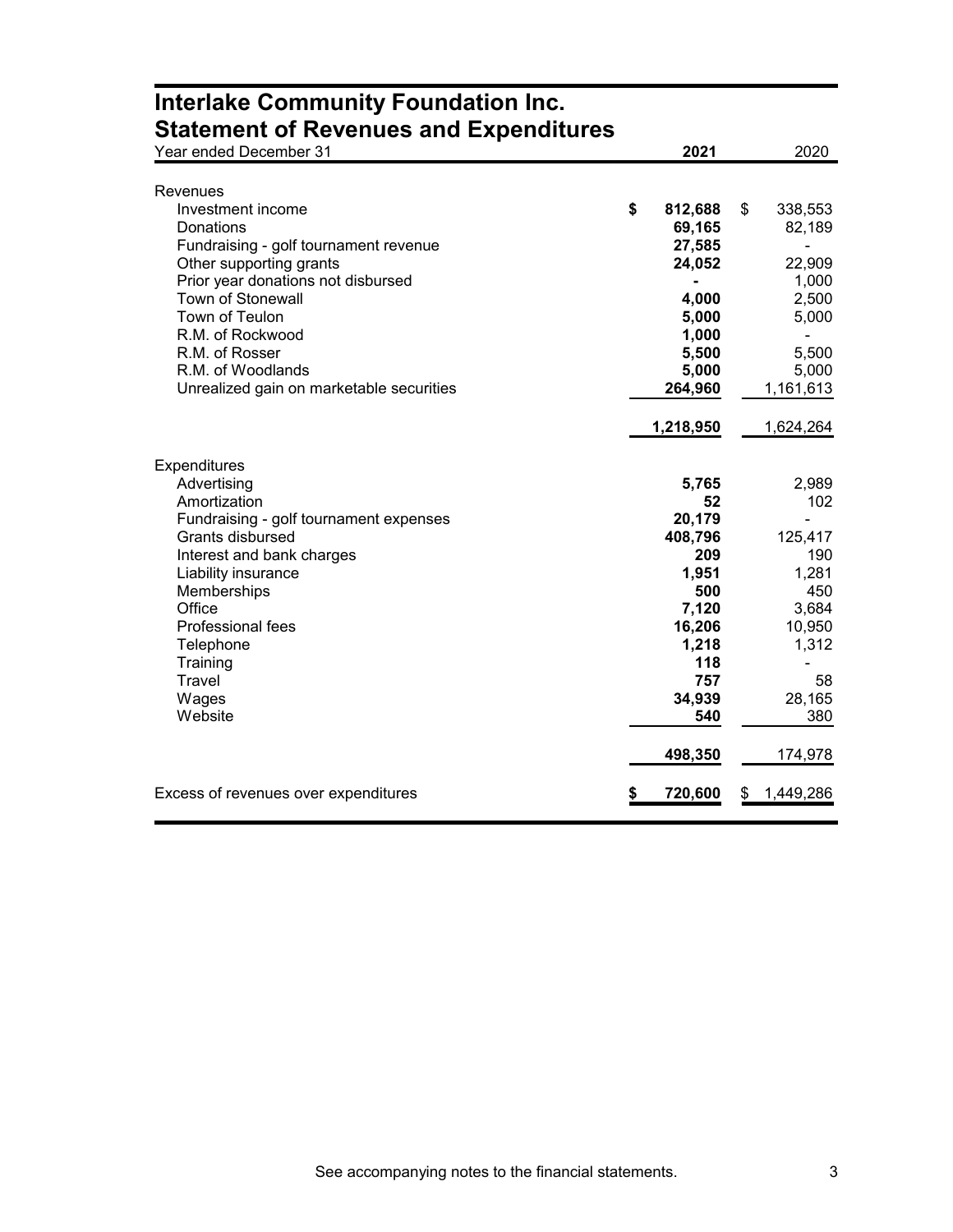## **Interlake Community Foundation Inc. Statement of Changes in Net Assets**

Year ended December 31

|                                      | Unrestricted  | <b>Restricted for</b><br><b>Endowment</b> |    | <b>Endowment</b><br>for<br><b>Disbursement</b> |     | Internally<br><b>Restricted by</b><br>Community | Total<br>2021  |   | Total<br>2020 |
|--------------------------------------|---------------|-------------------------------------------|----|------------------------------------------------|-----|-------------------------------------------------|----------------|---|---------------|
| Balance, beginning of year           | \$<br>169,151 | \$<br>6,561,009                           | \$ | 2,986,101                                      | \$. | 564,550                                         | \$10,280,811   | S | 1,206,794     |
| Excess of revenues over expenditures | 720,600       | $\overline{\phantom{0}}$                  |    | $\overline{\phantom{a}}$                       |     |                                                 | 720,600        |   | 1,449,286     |
| Administration charge to funds       | 61,137        |                                           |    | (55,046)                                       |     | (6,091)                                         | $\blacksquare$ |   |               |
| Contributions                        |               | 187,323                                   |    | 24,720                                         |     |                                                 | 212,043        |   | 7,624,731     |
| Interfund transfer                   | (761, 183)    | 157,852                                   |    | 540,763                                        |     | 62,568                                          |                |   |               |
| Balance, end of year                 | 189,705       | 6,906,184                                 | S. | 3,496,538                                      |     | 621,027                                         | \$11,213,454   |   | \$10,280,811  |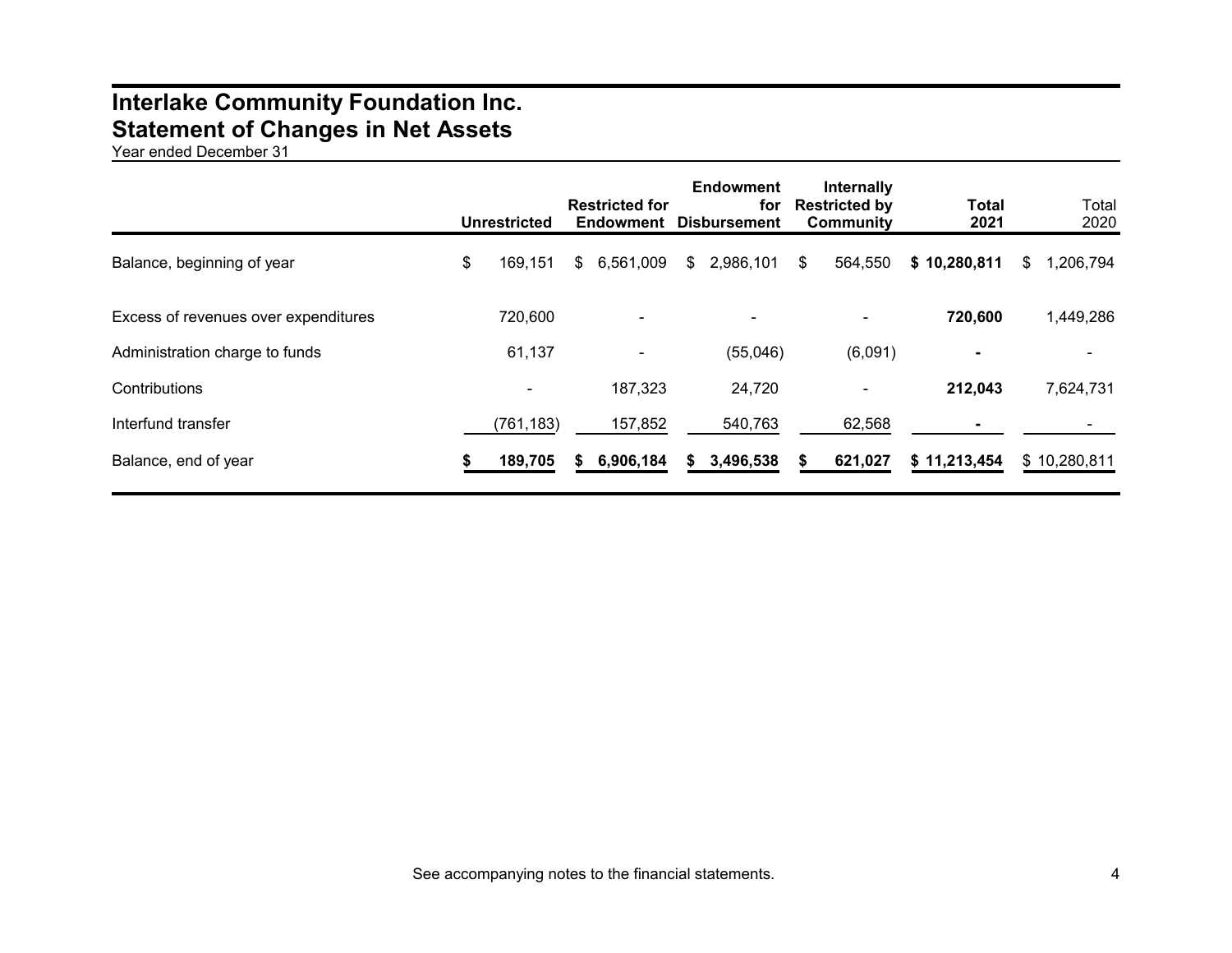# Interlake Community Foundation Inc.<br>Statement of Financial Position

| December 31                                                                                                                                                                                             | 2021                                                                       | 2020                                                                       |
|---------------------------------------------------------------------------------------------------------------------------------------------------------------------------------------------------------|----------------------------------------------------------------------------|----------------------------------------------------------------------------|
| <b>Assets</b><br>Current<br>Cash<br>Marketable securities (Note 3)<br>Accounts receivable<br>Prepaid expenses<br>Government remittances receivable<br>Funds managed by the Winnipeg Foundation (Note 4) | Ŝ<br>621,416<br>59,778<br>1,767<br>W)<br>851<br>10,597,470                 | S.<br>603,391<br>450<br>458<br>9,744,501                                   |
|                                                                                                                                                                                                         | 11,281,282                                                                 | 10,348,800                                                                 |
| Capital assets (Note 5)                                                                                                                                                                                 | 186                                                                        | 238                                                                        |
|                                                                                                                                                                                                         | \$11,281,468                                                               | \$10,349,038                                                               |
| <b>Liabilities</b><br>Current<br>Accounts payable and accrued liabilities<br>Government remittances payable<br>Flow-through funds (Note 6)<br><b>Grant commitments</b>                                  | \$<br>13,409<br>2,153<br>30,490<br>21,962<br>68,014                        | \$<br>5,592<br>29,127<br>33,508<br>68,227                                  |
| <b>Fund balances</b><br>Unrestricted<br><b>Restricted for Endowment</b><br><b>Endowment for Disbursement</b><br>Internally Restricted by Community                                                      | 189,705<br>6,906,184<br>3,496,538<br>621,027<br>11,213,454<br>\$11,281,468 | 169,151<br>6,561,009<br>2,986,101<br>564,550<br>10,280,811<br>\$10,349,038 |

On behalf of the board Member  $\ddot{\theta}$ 

 $\Delta$ Luthal

Member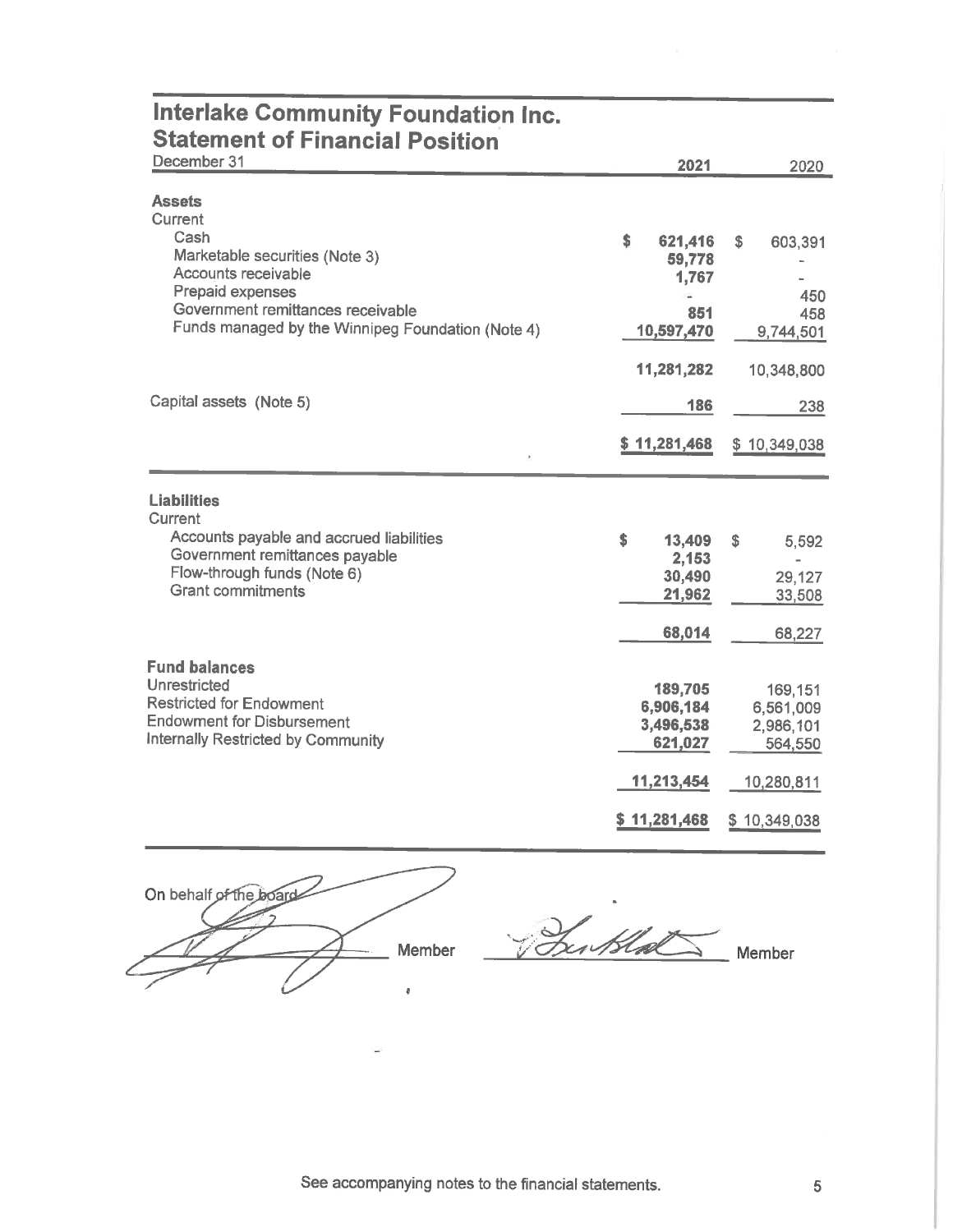| <b>Interlake Community Foundation Inc.</b>                                          |               |                 |
|-------------------------------------------------------------------------------------|---------------|-----------------|
| <b>Statement of Cash Flows</b>                                                      |               |                 |
| Year ended December 31                                                              | 2021          | 2020            |
| Increase (decrease) in cash                                                         |               |                 |
| <b>Operating</b><br>Excess of revenues over expenditures<br>Item not affecting cash | \$<br>720,600 | \$<br>1,449,286 |
| Amortization                                                                        | 52            | 102             |
| Change in non-cash working capital items                                            | 720,652       | 1,449,388       |
| Accounts receivable                                                                 | (1,767)       |                 |
| Prepaid expenses<br>Government remittances                                          | 450<br>1,760  | (450)<br>332    |
| Accounts payable and accrued liabilities                                            | 7,817         | (71)            |
| Flow-through funds                                                                  | 1,363         | 4,877           |
| <b>Grant commitments</b>                                                            | (11, 546)     | 12,338          |
|                                                                                     | 718,729       | 1,466,414       |
| <b>Financing</b>                                                                    |               |                 |
| <b>Endowment contributions</b>                                                      | 212,043       | 7,624,731       |
| Investing                                                                           |               |                 |
| Marketable securities                                                               | (59, 778)     | 1,034,789       |
| Funds managed by the Winnipeg Foundation                                            | (852, 969)    | (9,706,014)     |
|                                                                                     | (912, 747)    | (8,671,225)     |
| Increase in cash                                                                    | 18,025        | 419,920         |
| Cash                                                                                |               |                 |
| Beginning of year                                                                   | 603,391       | 183,471         |
| End of year                                                                         | 621,416       | 603,391<br>\$   |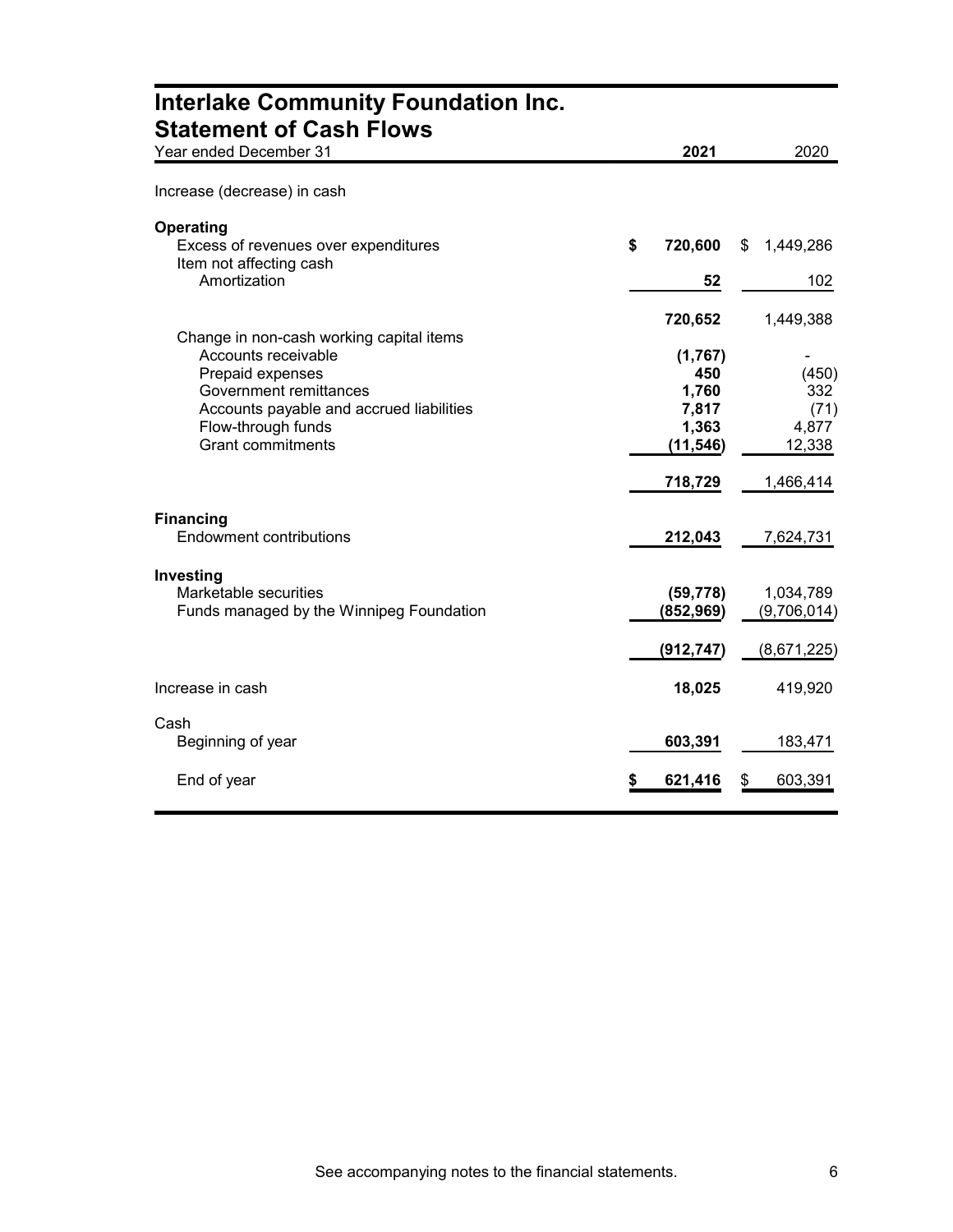December 31, 2021

#### **1. Purpose of the Foundation**

Interlake Community Foundation Inc. (the "organization") was established to endeavour to make the communities of the South Interlake region a better place to live. The organization is incorporated under the Manitoba Companies Act as a not-for-profit organization and is a registered charity under the Income Tax Act.

#### **2. Summary of significant accounting policies**

The organization applies the Canadian accounting standards for not-for-profit organizations.

#### **Cash and cash equivalents**

The organization's policy is to present bank balances under cash and cash equivalents, including bank overdrafts with balances that fluctuate frequently from being positive to overdrawn.

#### **Marketable securities**

Marketable securities are recorded at the market value as at the year end date.

#### **Revenue recognition**

Interlake Community Foundation Inc. follows the deferral method of accounting for contributions.

Restricted contributions are recognized as revenue in the year in which the related expenses are incurred. Unrestricted contributions are recognized as revenue when received or receivable if the amount to be received can be reasonably estimated and collection is reasonably assured. Endowment contributions are recognized as direct increases in net assets.

Restricted investment income is recognized as revenue in the year in which the related expenses are incurred. Unrestricted investment income is recognized as revenue when earned.

#### **Financial instruments**

The organization considers any contract creating a financial asset, liability or equity instrument as a financial instrument, except in certain limited circumstances. The organization accounts for the following as financial instruments:

- cash
- accounts receivable
- marketable securities
- funds managed by the Winnipeg Foundation
- accounts payable and accrued liabilities
- flow-through fund
- grant commitments

A financial asset or liability is recognized when the organization becomes party to contractual provisions of the instrument.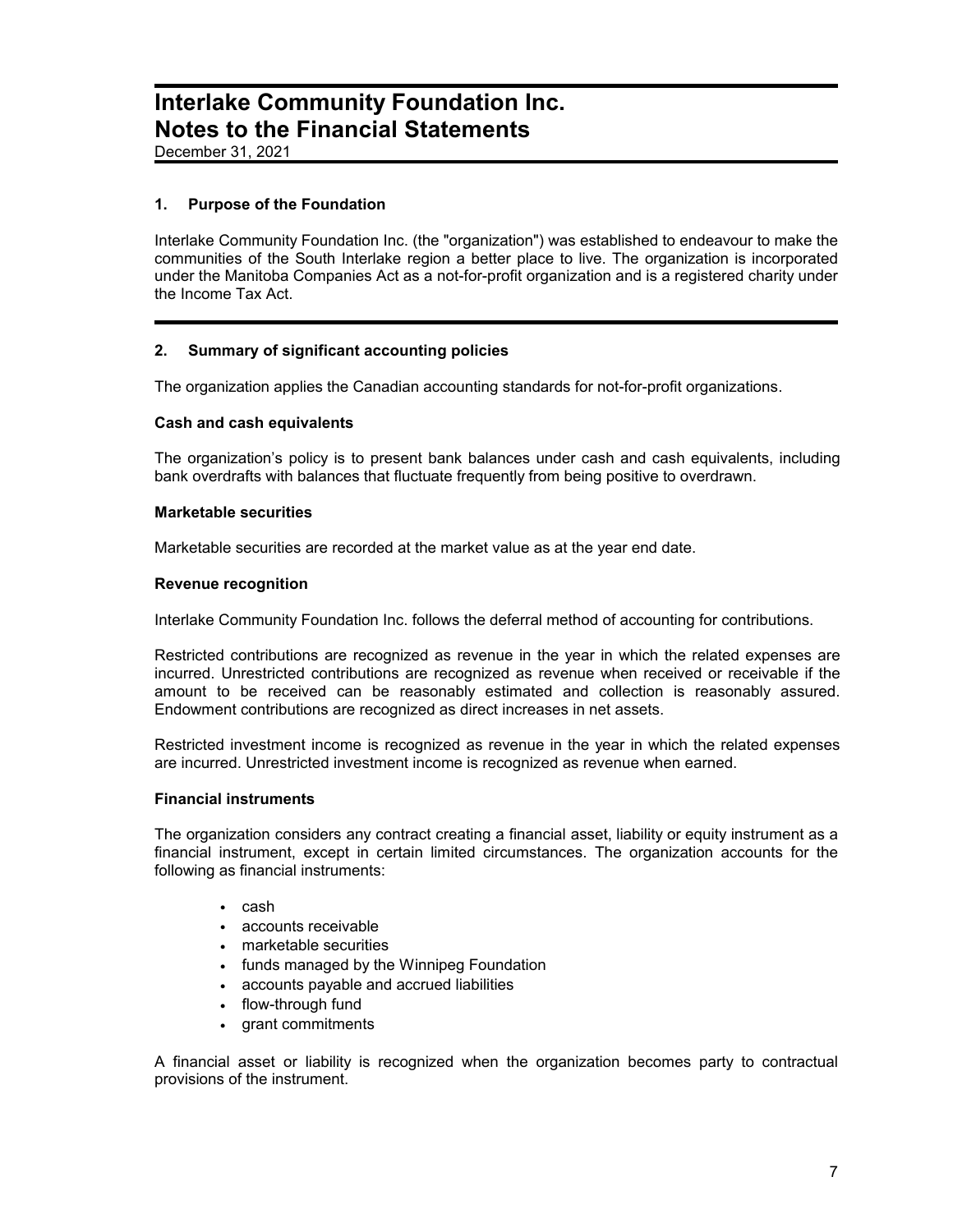December 31, 2021

#### **2. Summary of significant accounting policies (continued)**

#### **Financial instruments (continued)**

Financial assets or liabilities obtained in arm's length transactions are initially measured at their fair value. In the case of a financial asset or liability not being subsequently measured at fair value, the initial fair value will be adjusted for financing fees and transaction costs that are directly attributable to its origination, acquisition, issuance or assumption.

The organization removes financial liabilities, or a portion of, when the obligation is discharged, cancelled or expires.

#### **Measurement uncertainty**

The preparation of financial statements in conformity with Canadian accounting standards for notfor-profit enterprises requires management to make estimates and assumptions that affect the reported amount of assets and liabilitlies, disclosure of contingent assets and liabilities at the date of the financial statements and the reported amounts and revenues and expenses during the period. Such estimates are periodically reviewed and any adjustments necessary are reported in earnings in the period in which they become known. Actual results could differ from these estimates.

#### **Grant commitments**

Board approved commitments for grants which are not disbursed by December 31 are shown as a current liability.

#### **Capital assets**

Capital assets are stated at cost less accumulated amortization. Capital assets are amortized over their estimated useful lives at the following rates and methods:

| Computers        | 30% | declining balance method |
|------------------|-----|--------------------------|
| Office furniture | 30% | declining balance method |

#### **3. Marketable securities**

|                                      | ----      | ∼∽∽    |
|--------------------------------------|-----------|--------|
| <b>Credential Q-Trade Securities</b> | 59.778 \$ | $\sim$ |

The organization maintains the majority of it's investments with The Winnipeg Foundation. Investments with the above noted financial institution are maintained by the organization as required to be the recepient of certain grants received during the year.

#### **4. Funds managed by The Winnipeg Foundation**

Certain funds are invested with and managed by the Winnipeg Foundation with the income and capital designated for the benefit of certain restricted for the community and endowment funds of the organization.

2021 2020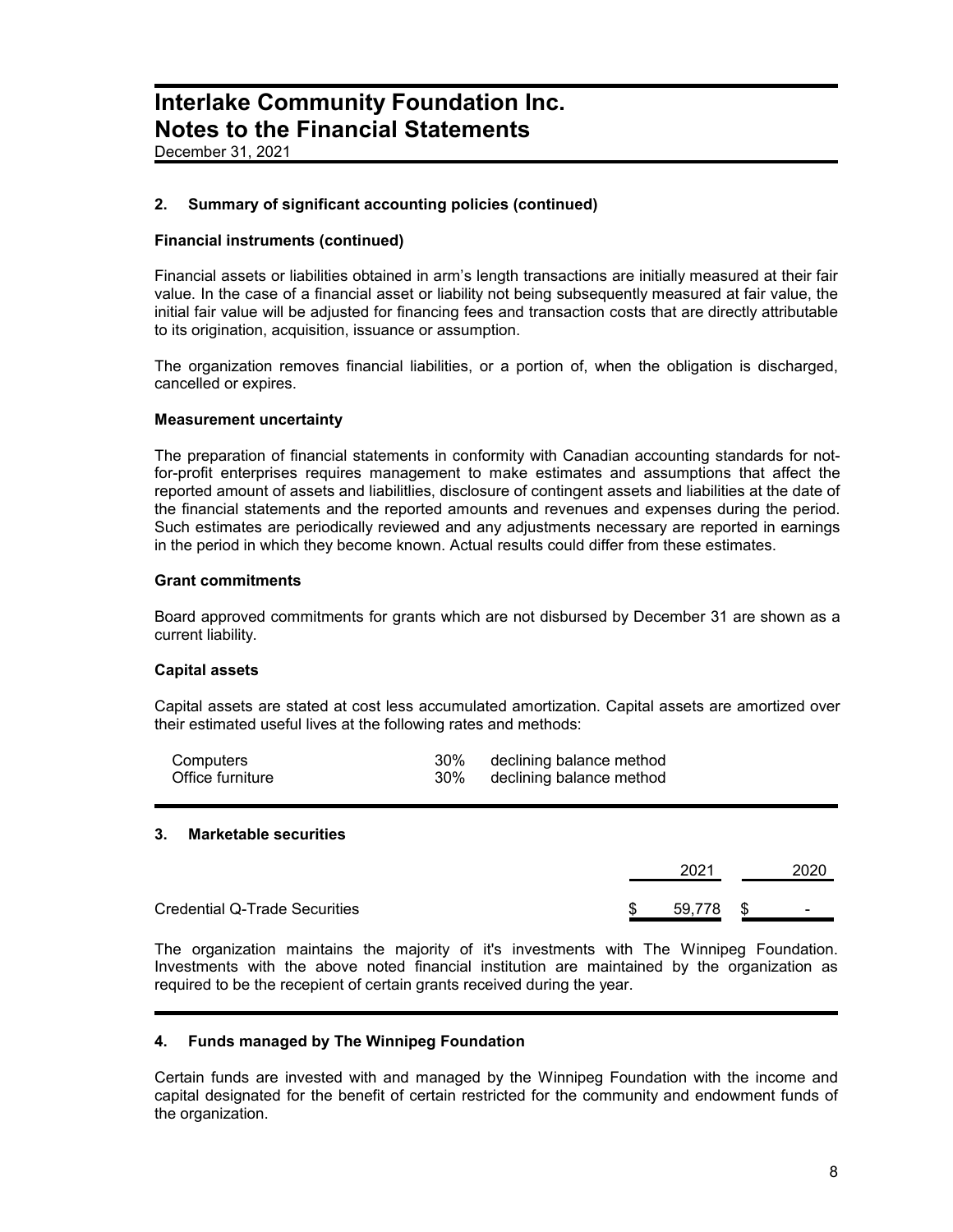December 31, 2021

#### **5. Capital assets**

|                               |                      |                             |   | 2021                            |    | 2020              |
|-------------------------------|----------------------|-----------------------------|---|---------------------------------|----|-------------------|
|                               | Cost                 | Accumulated<br>Amortization |   | <b>Net Book</b><br><b>Value</b> |    | Net Book<br>Value |
| Computers<br>Office furniture | \$<br>1,386<br>2,013 | \$<br>1,228<br>1,985        | S | 158<br>28                       | \$ | 198<br>40         |
|                               | 3,399                | \$<br>3,213                 | S | 186                             | S  | 238               |

#### **6. Flow-through funds**

Certain funds are held by the organization as flow-through funds. The organization retains an administration fee on incoming donations into these funds. Receipts for these funds are recognized at the time the disbursements are made. Any excess of receipts over disbursement for each of these funds are deferred.

|                                                                                        | 2021            |   | 2020            |
|----------------------------------------------------------------------------------------|-----------------|---|-----------------|
| Town Of Stonewall Save the Kilns Capital Fund<br>Argyle Skating Club Flow Through Fund | 26.059<br>4.431 | S | 26,010<br>3.117 |
|                                                                                        | 30.490          |   | 29,127          |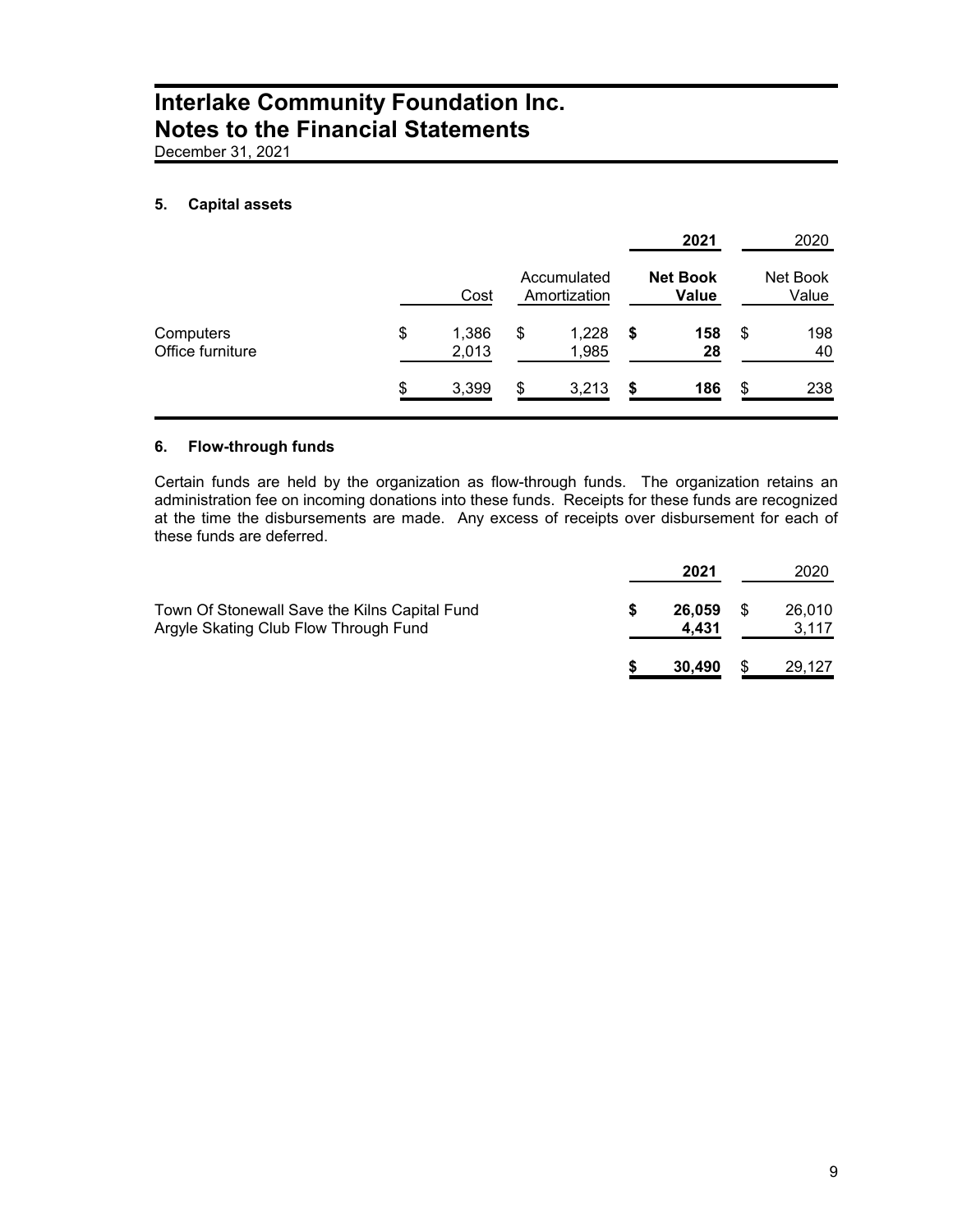December 31, 2021

#### **7. Restricted for endowment purposes**

Designations for specific endowment purposes are as follows:

|                                                         | 2021    | 2020        |
|---------------------------------------------------------|---------|-------------|
|                                                         |         |             |
| Teulon Collegiate Alumni Enhancement Fund               | \$      | \$<br>2,557 |
| Teulon Collegiate Alumni Scholarship Fund               | 9,820   | 6,198       |
| Mr. & Mrs. A. Howard Campbell Scholarship Fund          | 1,308   | 1,412       |
| The Hunter - Cumming Scholarship Fund                   | 1,556   | 1,735       |
| Dr. Goodwin Memorial Scholarship Fund                   | 2,396   | 2,502       |
| <b>Community Builder Fund</b>                           |         |             |
| Stonewall                                               | 5,953   | 5,514       |
| Teulon                                                  | 5,224   | 4,518       |
| Rosser                                                  | 2,133   | 2,138       |
| <b>Teulon Museum</b>                                    | 3,137   | 3,024       |
| All Communities                                         | 9,506   | 8,873       |
| Herb & Helen Kletke Endowment Fund                      | 16,264  | 14,247      |
| Michael A. Lindell Automotive Scholarship Fund          | 20,150  | 18,910      |
| The Arts Fund                                           |         | 1,417       |
| <b>Teulon Healthcare Foundation Fund</b>                | 52,870  | 49,513      |
| Stonewall Collegiate Youth in Philanthropy Fund         | 17,013  | 16,086      |
| Warren Collegiate Youth in Philanthropy Fund            | 10,425  | 9,856       |
| Teulon Collegiate Youth in Philanthropy Fund            | 12,720  | 12,027      |
| Janet Kuchma Scholarship Fund                           | 10,137  | 9,104       |
| Ben and Marjorie King Memorial Bursary Fund             | 83,356  | 78,643      |
| Lorne and Irene Ferley Endowment Fund                   |         |             |
| Michael Ferley Bursary Fund                             | 17,371  | 15,864      |
| Lorne Ferley Endowment Fund                             | 17,826  | 16,738      |
| <b>Beck Family Endowment Fund</b>                       |         |             |
| <b>Beck Family Fund</b>                                 | 8,325   | 5,665       |
| <b>Beck Family Scholarship</b>                          | 15,161  | 13,416      |
| Percy and Mary Durham Fund                              | 22,372  | 21,153      |
| Stonewall Family Foods Fund                             | 22,340  | 16,334      |
| G. M. Willis Family Scholarship Fund                    | 6,780   | 6,407       |
| Leona and Larry Baker Fund                              | 11,039  | 10,437      |
| Dave & Annette Unrau Endowment Fund                     | 14,286  | 10,802      |
| Rev. Dr. Barry G. Rasmussen Memorial Scholarship Fund   | 6,684   | 5,868       |
| Lauritz & Georgina Jensen Fund                          | 32,164  | 24,997      |
| <b>Nell Smith Endowment Fund</b>                        | 9,037   | 8,544       |
| Donna Jensen - Community Living Interlake Fund          | 22,442  | 20,230      |
| MB Pool Dist 802 (Ret) Scholarship Fund                 | 1,799   | 2,103       |
| George & Grace Willox Memorial Fund                     | 12,903  | 9,520       |
| Bryan Lefley Memorial Fund                              | 140,560 | 107,115     |
| Abby Lee Anne Margetts Memorial Fund                    | 5,348   | 3,649       |
| <b>Woodlands Pioneer Museum Fund</b>                    | 12,337  | 9,759       |
| Ryan Grandmont Memorial Fund                            | 24,306  | 16,975      |
| McKenna Riley Memorial Scholarship                      | 18,852  | 6,385       |
| McKenna Riley Memorial Fund - Argyle Community          | 16,786  | 4,560       |
| Slagerman Family Endowment Fund                         | 11,670  | 7,766       |
| Badger Daylighting MB - Community Living Interlake Fund | 8,666   | 5,297       |
| <b>Guttman Family Fund</b>                              | 6,204   | 4,373       |
| Warren Collegiate Alumni (1970) Fund                    | 5,388   | 3,583       |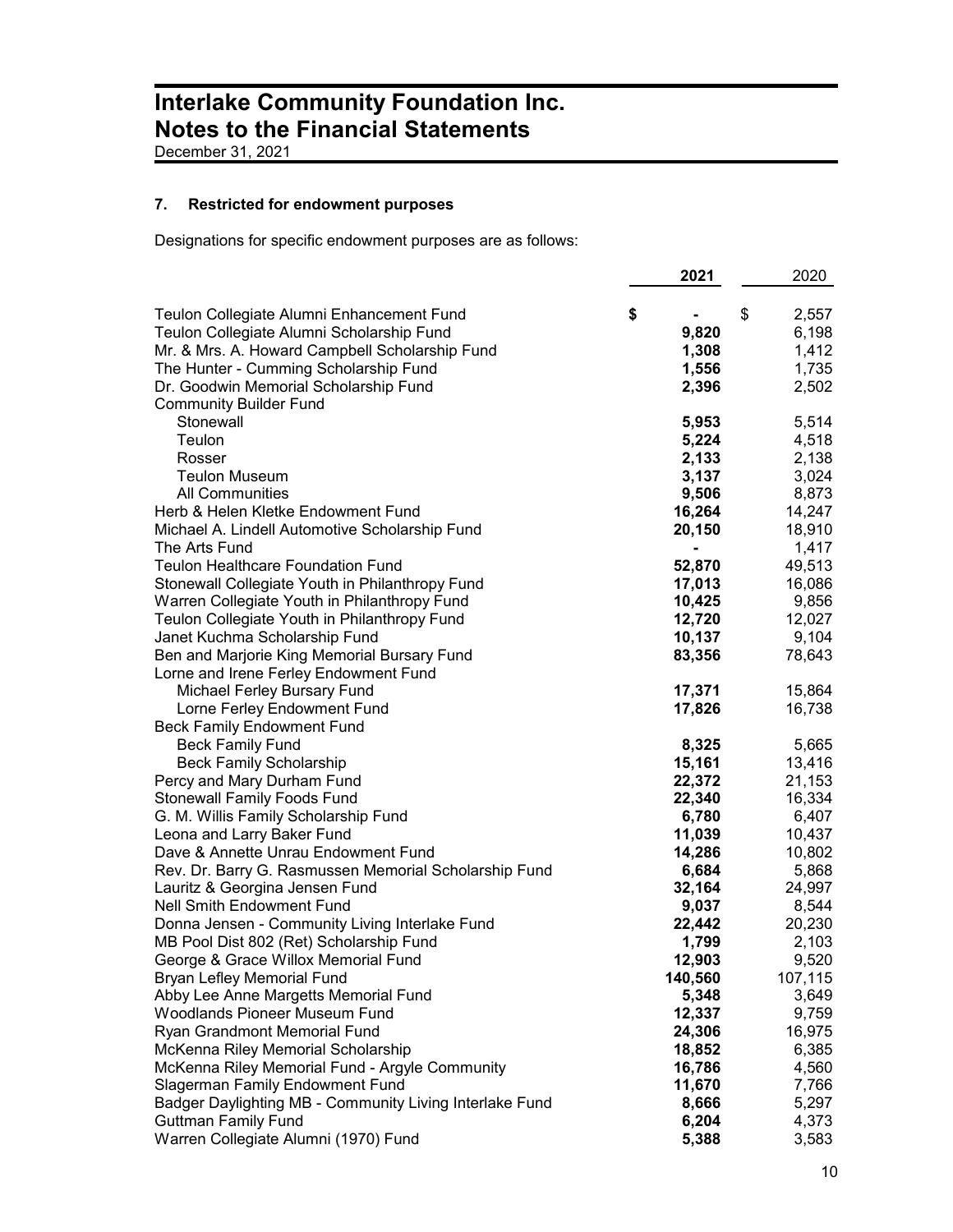December 31, 2021

| Restricted for endowment purposes (continued)<br>7. |              |             |
|-----------------------------------------------------|--------------|-------------|
| All Communities Fund                                | 39,497       | 19,464      |
| Boonstra Farms Fund                                 | 2,981        | 2,744       |
| Nestor Myska Memorial Fund                          | 16,529       | 10,349      |
| Harry J. Enns Oak Hammock Marsh Fund                | 7,325,500    | 6,773,661   |
| Oak Hammock Marsh Capital Renewal Fund              | 1,809,808    | 1,787,524   |
| Interlake Community Foundation Operating Fund       | 4,672        | 2,060       |
| Jennifer Jensen Memorial Fund                       |              |             |
| Dialysis Support                                    | 7,351        | 5,442       |
| <b>Education Support</b>                            | 7,111        | 5,440       |
| <b>Library Support</b>                              | 8,865        | 7,140       |
| Jennifer Jensen & Kelsey Moeller Brown Scholarship  | 34,983       | 12,749      |
| <b>Standard Limestone Quarries Fund</b>             | 10,879       |             |
| Stephanie Oland Duncan Memorial Fund                | 18,060       |             |
| <b>Bel Acres Community Fund</b>                     | 10,265       |             |
| <b>Sexton Family Fund</b>                           | 5,572        |             |
| Maureen & Glenn Kletke Fund                         | 5,137        |             |
| <b>Boonstra Farms Community Fund</b>                | 11,175       |             |
| Stonewall District Health Centre Auxiliary Fund     | 10,500       |             |
| Allocation from funds to be granted                 | 339,223      | 314,723     |
|                                                     |              |             |
|                                                     | \$10,402,722 | \$9,547,110 |

#### **8. Net assets internally restricted for communities**

The net assets restricted for communities are as follows:

|                                     | 2021          | 2020    |
|-------------------------------------|---------------|---------|
| R.M. of Rockwood                    | \$<br>159.870 | 150,200 |
| R.M. of Rosser                      | 129,513       | 117,130 |
| R.M. of Woodlands                   | 62.745        | 54,536  |
| Town of Teulon                      | 108,038       | 97,361  |
| Town of Stonewall                   | 138,556       | 127,090 |
| Allocation from funds to be granted | 22,346        | 18,233  |
|                                     | 621,068       | 564,550 |

#### **9. Restrictions on net assets**

The net assets restricted for endowment purposes are subject to externally imposed restrictions stipulating how the endowment funds are to be disbursed.

The Board of Directors internally restricted all donations and grants received for expenditure for the benefit of the community making the donation. These internally restricted amounts are not available for other purposes without the approval of the Board.